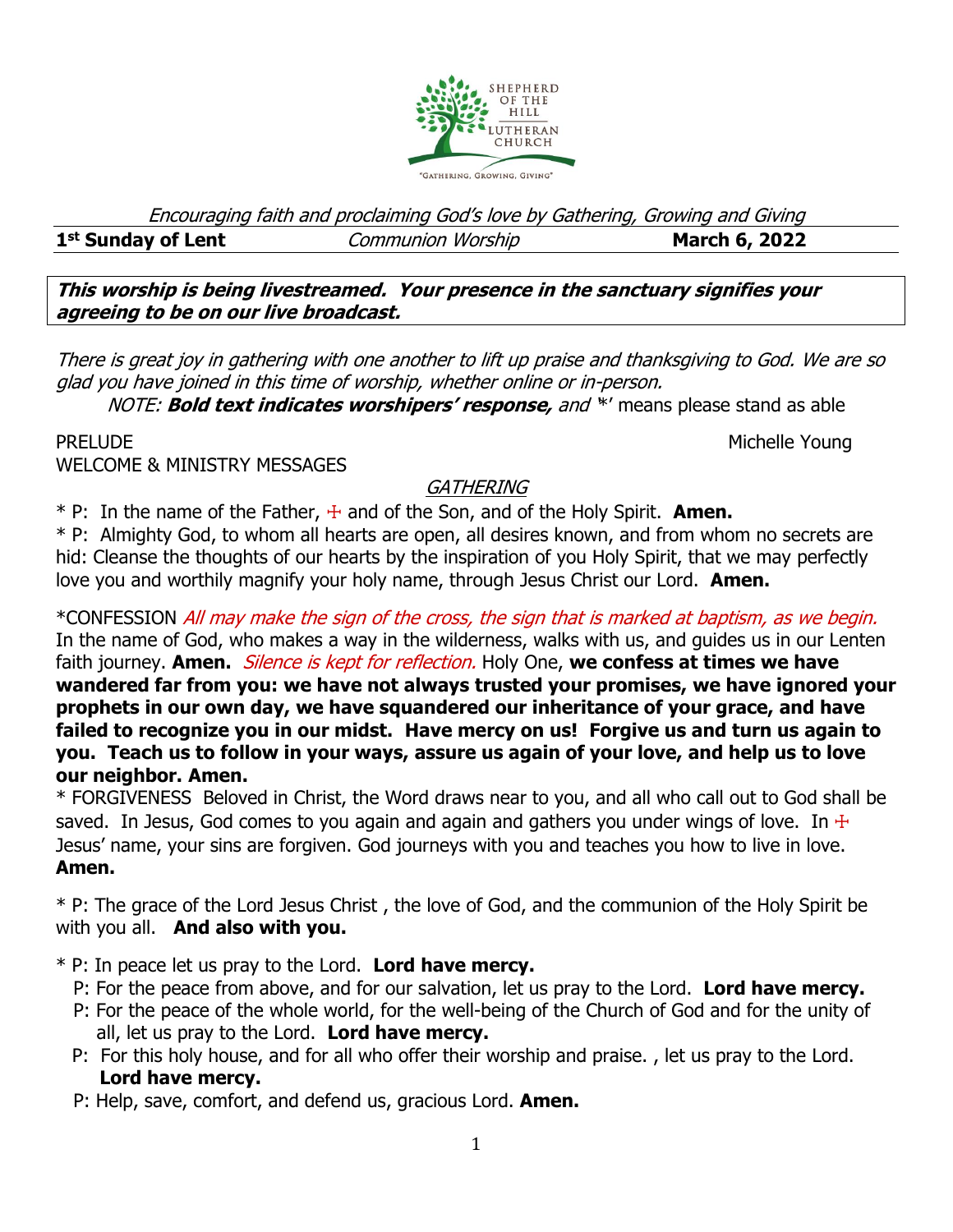\* PRAYER OF THE DAYO Lord God, **you led your people through the wilderness and brought them to the promised land. Guide us now, so that, following your Son, we may walk safely through the wilderness of this world toward the life you alone can give, through Jesus Christ, our Savior and Lord, who lives and reigns with you and the Holy Spirit, one God, now and forever**. **Amen.**

### **GROWING**

The annual harvest festival, called the Feast of Weeks, provides the setting for this reading. This festival celebrates the first fruits of the produce of the land offered back to God in thanks. In this text, worshipers announce God's gracious acts on behalf of Israel. A reading from the book of Deuteronomy, chapter 26.

 $1$ When you have come into the land that the Lorp your God is giving you as an inheritance to possess, and you possess it, and settle in it, <sup>2</sup>you shall take some of the first of all the fruit of the ground, which you harvest from the land that the LORD your God is giving you, and you shall put it in a basket and go to the place that the LORD your God will choose as a dwelling for his name. <sup>3</sup>You shall go to the priest who is in office at that time, and say to him, "Today I declare to the LORD your God that I have come into the land that the LORD swore to our ancestors to give us." <sup>4</sup>When the priest takes the basket from your hand and sets it down before the altar of the LORD your God,  $5$ you shall make this response before the LORD your God: "A wandering Aramean was my ancestor; he went down into Egypt and lived there as an alien, few in number, and there he became a great nation, mighty and populous.  $6$ When the Egyptians treated us harshly and afflicted us, by imposing hard labor on us,  $\frac{7}{1}$  we cried to the LORD, the God of our ancestors; the LORD heard our voice and saw our affliction, our toil, and our oppression.  $8$ The Lorp brought us out of Egypt with a mighty hand and an outstretched arm, with a terrifying display of power, and with signs and wonders;  $9$  and he brought us into this place and gave us this land, a land flowing with milk and honey.  $10S$ o now I bring the first of the fruit of the ground that you, O LORD, have given me." You shall set it down before the LORD your God and bow down before the LORD your God. <sup>11</sup>Then you, together with the Levites and the aliens who reside among you, shall celebrate with all the bounty that the LORD your God has given to you and to your house. The word of the Lord. **Thanks be to God.**

## After being filled with the Holy Spirit at his baptism, Jesus is led in the wilderness. Through his responses to the temptations of the devil, he defines what it means to be called "the Son of God."

1 Jesus, full of the Holy Spirit, returned from the Jordan and was led by the Spirit in the wilderness, <sup>2</sup>where for forty days he was tempted by the devil. He ate nothing at all during those days, and when they were over, he was famished. <sup>3</sup>The devil said to him, "If you are the Son of God, command this stone to become a loaf of bread." <sup>4</sup> Jesus answered him, "It is written, 'One does not live by bread alone.'"

 $5$ Then the devil led him up and showed him in an instant all the kingdoms of the world.  $6$ And the devil said to him, "To you I will give their glory and all this authority; for it has been given over to me, and I give it to anyone I please. <sup>7</sup>If you, then, will worship me, it will all be yours." <sup>8</sup>Jesus answered him, "It is written, 'Worship the Lord your God, and serve only him.'"

 $9$ Then the devil took him to Jerusalem, and placed him on the pinnacle of the temple, saying to him, "If you are the Son of God, throw yourself down from here, <sup>10</sup>for it is written, 'He will command his angels concerning you, to protect you,<sup> $11$ </sup> and 'On their hands they will bear you up, so that you will not dash your foot against a stone.' $^{\prime\prime}$   $^{12}$  Jesus answered him, "It is said, 'Do not put the Lord your God to the test.'" 13When the devil had finished every test, he departed from him until an opportune time. The Gospel of the Lord. **Praise to you O Christ.**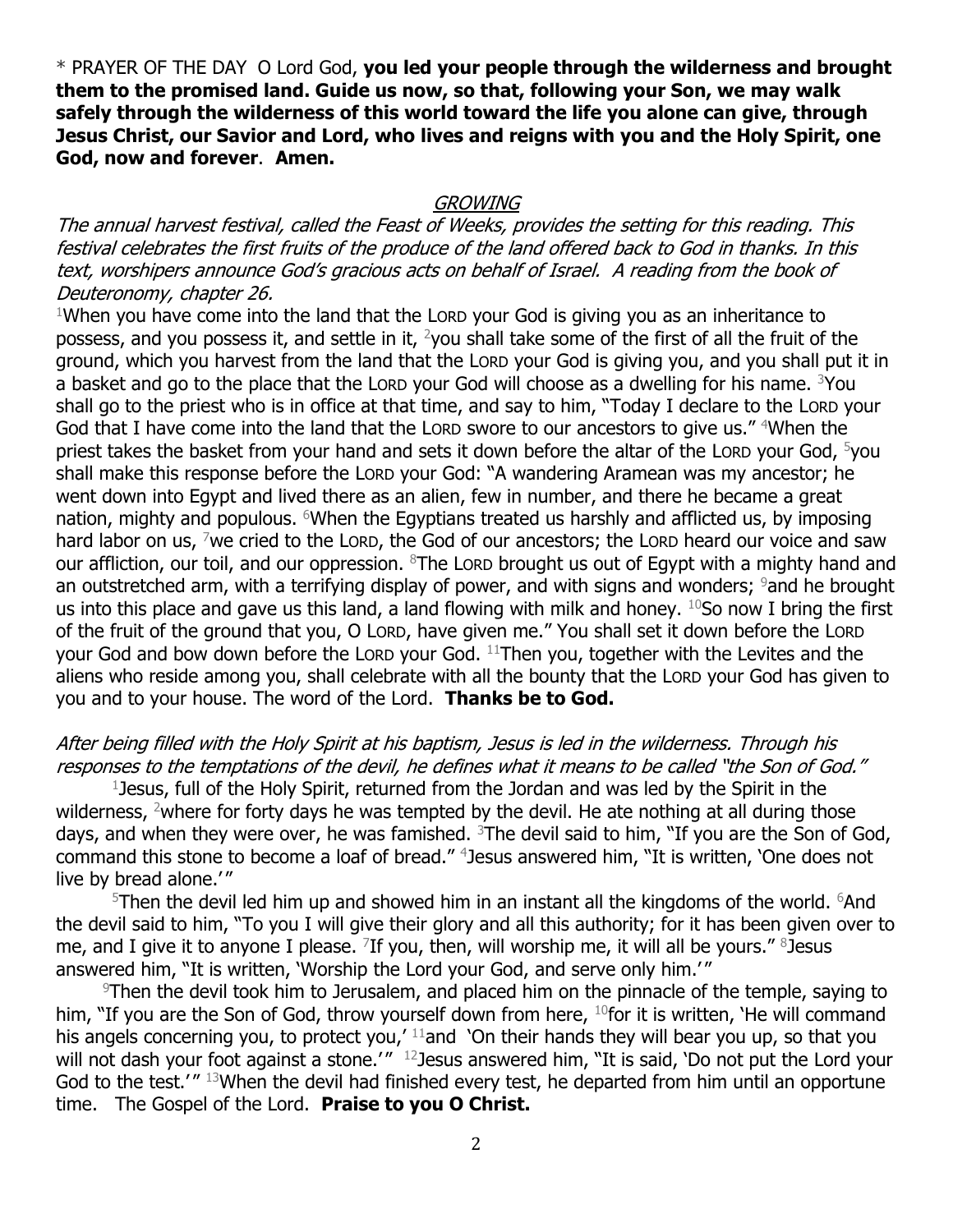[ASC](https://members.sundaysandseasons.com/Music/Index/2021-1-31/2182) #922 HYMN OF THE DAY "When We Are Tested" p. 5 [Sing to tune of "Be Thou My Vision"]

### GIVING

\*THE APOSTLES' CREED (professed together)

**I believe in God, the Father almighty, creator of heaven and earth.**

**I believe in Jesus Christ, his only Son, our Lord. He was conceived by the power of the Holy Spirit and born of the virgin Mary.**

**He suffered under Pontius Pilate, was crucified, died, and was buried. He descended into hell.\* On the third day he rose again. He ascended into heaven, and is seated at the right hand of the Father. He will come again to judge the living and the dead. I believe in the Holy Spirit, the holy catholic Church, the communion of saints, the forgiveness of sins, the resurrection of the body, and the life everlasting. Amen**  $*$  Or, He descended to the dead.

**\*** PRAYERS AND PETITIONS (Pastor: Merciful God, **ALL: receive our prayer.)**

**\*** OFFERING PRAYERGod, **there's nowhere we can go where you aren't already waiting: in the farmyards, schoolyards, health facilities, in the places where we live and work, and most especially at the communion table, where your Son has promised to meet us; where he is both Host and Meal. Reveal yourself to us now. Amen.** 

"'You Are Here' Offering Prayer for Sundays in Lent" © 2021 by Barn Geese Worship. Used by permission of Barn Geese Worship. Adapted by Pastor Mary Eide

NOTE: Giving to support God's ministry at Shepherd of the Hill can be mailed to (Mailing address: 207 University St., Elk Mound, WI 54739 – OR – by going on our website (**www.sothem.org**) to **GIVE** tab to make a one time or reoccurring donation. Setting up an account with GivePlus is easy!

\* GREAT THANKSGIVING The Lord be with you. **And also with you.**

Lift up your hearts. **We lift them to the Lord.**

Let us give thanks to the Lord our God. **It is right to give our thanks and praise**

\* WORDS OF INSTITUTION

\* LORD'S PRAYER **Our Father, who art in heaven, hallowed be thy name; thy kingdom come; thy will be done; on earth as it is in heaven. Give us this day our daily bread. And forgive us our trespasses, as we forgive those who trespass against us. And lead us not into temptation; but deliver us from evil. For thine is the kingdom, the power and the glory, for ever and ever. Amen**

\* MEAL INVITATION Here is food and drink for the journey. Take and be filled.

HOLY COMMUNION – All who are baptized and believe in the real presence of Jesus Christ in the bread and wine are welcome to commune with us. Gluten-free wafers available, and give "thumbs up" for grape juice. Children who do not yet receive Holy Communion may come forward for a blessing.

\*PRAYER AFTER COMMUNION Blessed Jesus, in this rich meal of grace, you have fed us with your body, the bread of life. Now send us forth to bear your life-giving hope to a world in need. **Amen.** \* ANNOUNCEMENTS/BLESSING Go with the blessing of God. Remember that this blessing is with you, no matter the places to which you are called. Be blessed by the name of God  $\pm$ , who inspires, inhabits, and ignites us, today and every day. **Amen.** "You Are Here' Sending Prayer for Sundays in Lent" © 2021 by Barn Geese Worship. Used by permission of Barn Geese Worship. Adapted by Pastor Mary Eide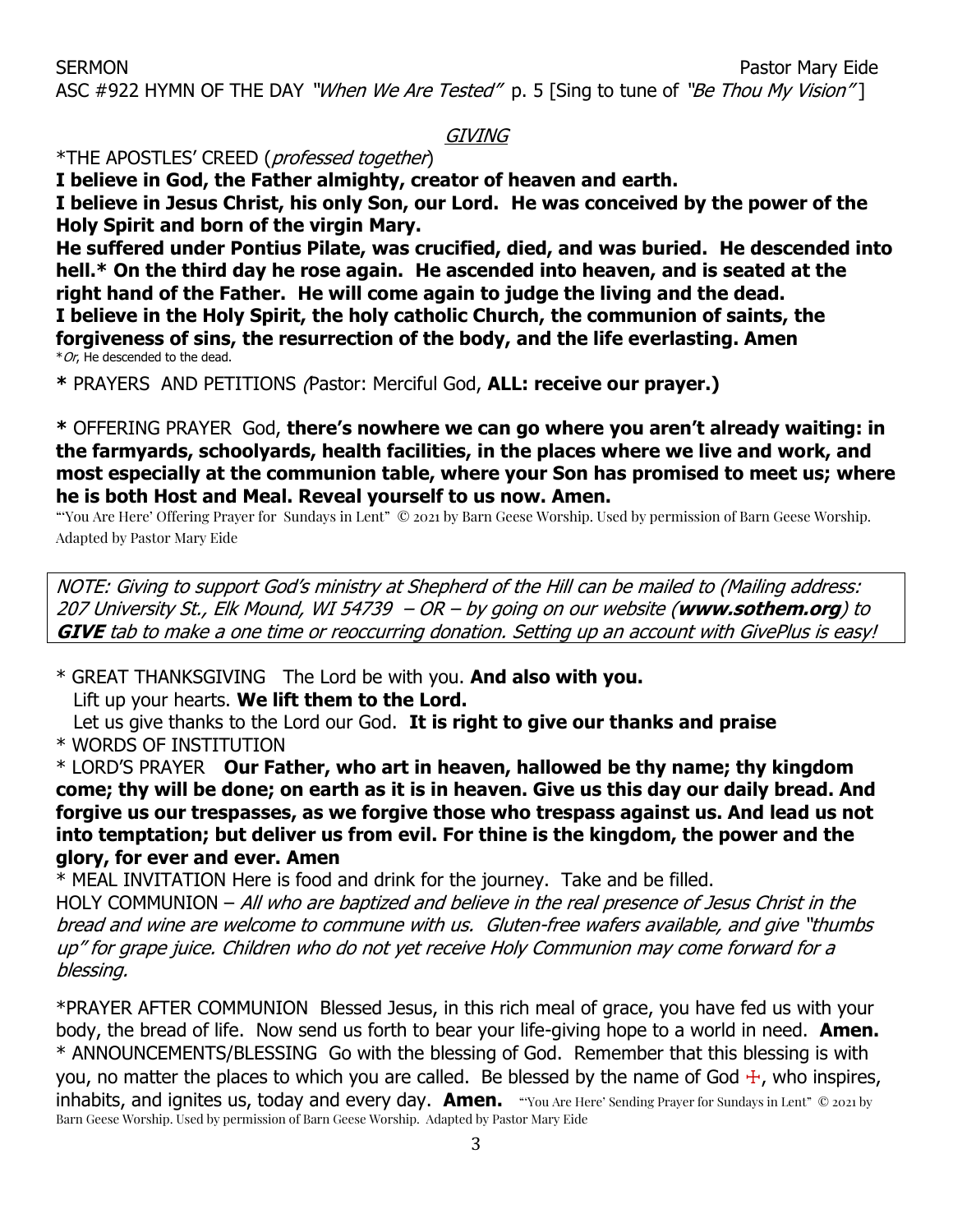- \* [Blue#660](https://members.sundaysandseasons.com/Music/Index/2021-1-31/2182) SENDING HYMN "I Want Jesus to Walk with Me" p. 6
- **\*** DISMISSALGo in peace. Jesus meets you on the way. **Thanks be to God.**
- 

#### **SCHEDULE**

\* POSTLUDE And the Michelle Young

| Today          | 8;45am    | - Sunday School                                             |
|----------------|-----------|-------------------------------------------------------------|
|                | 10:00am   | - Communion                                                 |
|                | 10:45am   | - Drive Thru Communion                                      |
| Monday         | 7pm       | - AA Meeting                                                |
| Tuesday:       | $4-6$ pm  | - Food Pantry                                               |
|                | 6pm       | - Finance Meeting                                           |
|                | 7pm       | - Grief Share                                               |
| Wednesday      | 6pm       | - Soup Supper                                               |
|                | 7pm       | - Holden Evening Prayer Service                             |
| Thursday       | 7pm       | - Prayer Vigil for Peace Ukraine (See corrected info below) |
| Friday:        | 10am-Noon | - Food Pantry                                               |
| <b>SUNDAY:</b> | 10:00am   | - Worship                                                   |

## ANNOUNCEMENTS

PRAYER VIGIL FOR PEACE IN UKRAINE *(corrected place and time* First Congregational UCC is hosting a community-wide prayer vigil **7pm Thur., 3/10th.** The church is located at 420 Wilson Ave., Menomonie WI (Behind the BMO building on Main)

ADULT BIBLE STUDY **Wednesday, 3/23 10am** in the basement. We will be studying about **the kingdom of God**…one of Jesus' most talked of topics! On 3/23 we will be working our way through Lesson #2 of 4. *Copies of the first 2 parts of the 4-part study can be found at church or emailed to you*. There are also online videos from the author, Mark Allan Powell, to help introduce himself and the lesson. They can be found at<https://www.gathermagazine.org/resources/>

## HOLDEN EVENING PRAYER SINGERS needed for Wednesdays in Lent

WEDNESDAY 6pm SOUP SUPPER and 7pm HOLDEN EVENING PRAYER SERVICE **3/9-4/6/22** Homemade delicious soups and much more to fill our stomachs, and then worship to fill our hearts! We will be doing this LIVE (and recording) each Wednesday. Sorry...but no Soup Supper this year. We will be posting online a .pdf of the Holden Evening Prayer for those of you who will be worshiping from home and will have a copies available at the church if printing isn't an option for you.

GIVE OF YOUR TREASURE OF TIME…TO FEED THE HUNGRY Sunday, **April 3rd** our congregation will be making the **Community Table** meal in Eau Claire. We need 5-6 people at both shifts (1-3pm and 3-5pm) Sign up at church or contact **Holly Sweeney** if you are interested. **715- 456-6960** 

The **Elk Mound Community Food Pantry is looking for some donations**: Canned Carrots, Stewed Tomatoes, Soups (NOT tomato or cream of mushroom), Fruit cocktail, Chicken and Beef Broth, Ramen, Stuffing, Suddenly Salad, Juices, Meat, Toothpaste, Deodorant, Soap. These Items can be dropped off during Food Pantry Hours (Tues, 4-6p, Fri 10a-12P), on Sunday Mornings, or by calling at 715-879-5115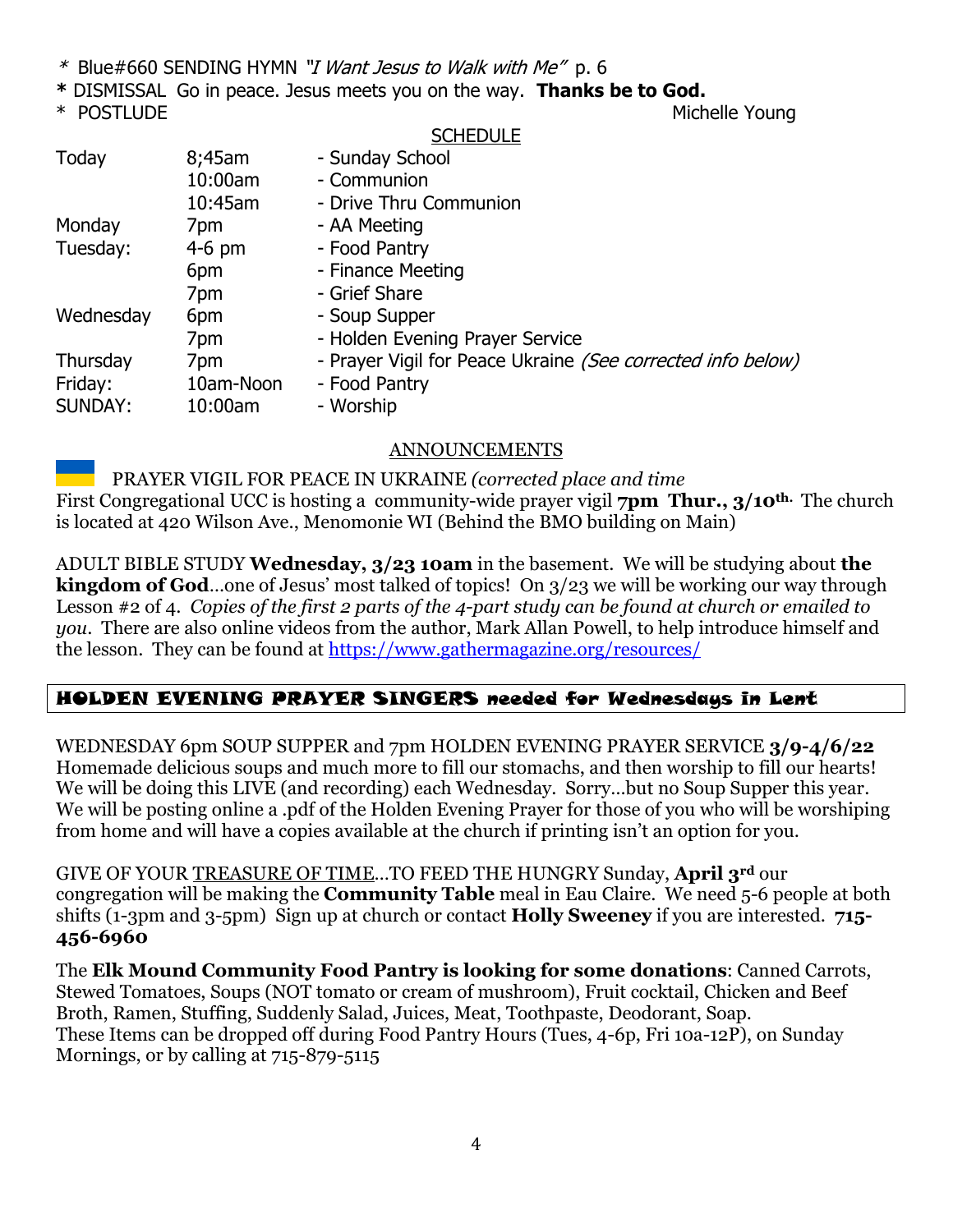**When We Are Tested** 



## **Shepherd of the Hill Lutheran Church 207 University Street, Elk Mound, WI 54739** Office Phone: 715-879-5115 Email: [sothlc@sothem.org](mailto:sothlc@sothem.org) Website [www.sothem.org](http://www.sothem.org/) Find us on Facebook, too! Pastor Mary Eide (H) 715-309-4065 [meide@luthersem.edu](mailto:meide@luthersem.edu) Custodian, Terry Stamm

715-379-3728 Sunday School Coordinators: Jaime Folczyk [mjfolczyk@yahoo.com](mailto:mjfolczyk@yahoo.com) and Holly Sweeney hollysweeney65@gmail.com Financial Secretary: Barb Vadnais [barbvadnais1@gmail.com](mailto:barbvadnais1@gmail.com)

Copyright © 2022 Augsburg Fortress. All rights reserved. Reprinted by permission under Augsburg Fortress Liturgies Annual License #SAS028313.

New Revised Standard Version Bible, Copyright © 1989, Division of Christian Education of the National Council of the Churches of Christ in the United States of America. Used by permission. All rights reserved.

Revised Common Lectionary, Copyright © 1992 Consultation on Common Texts, admin Augsburg Fortress. Used by permission.

One License Podcast / Streaming License A-724679